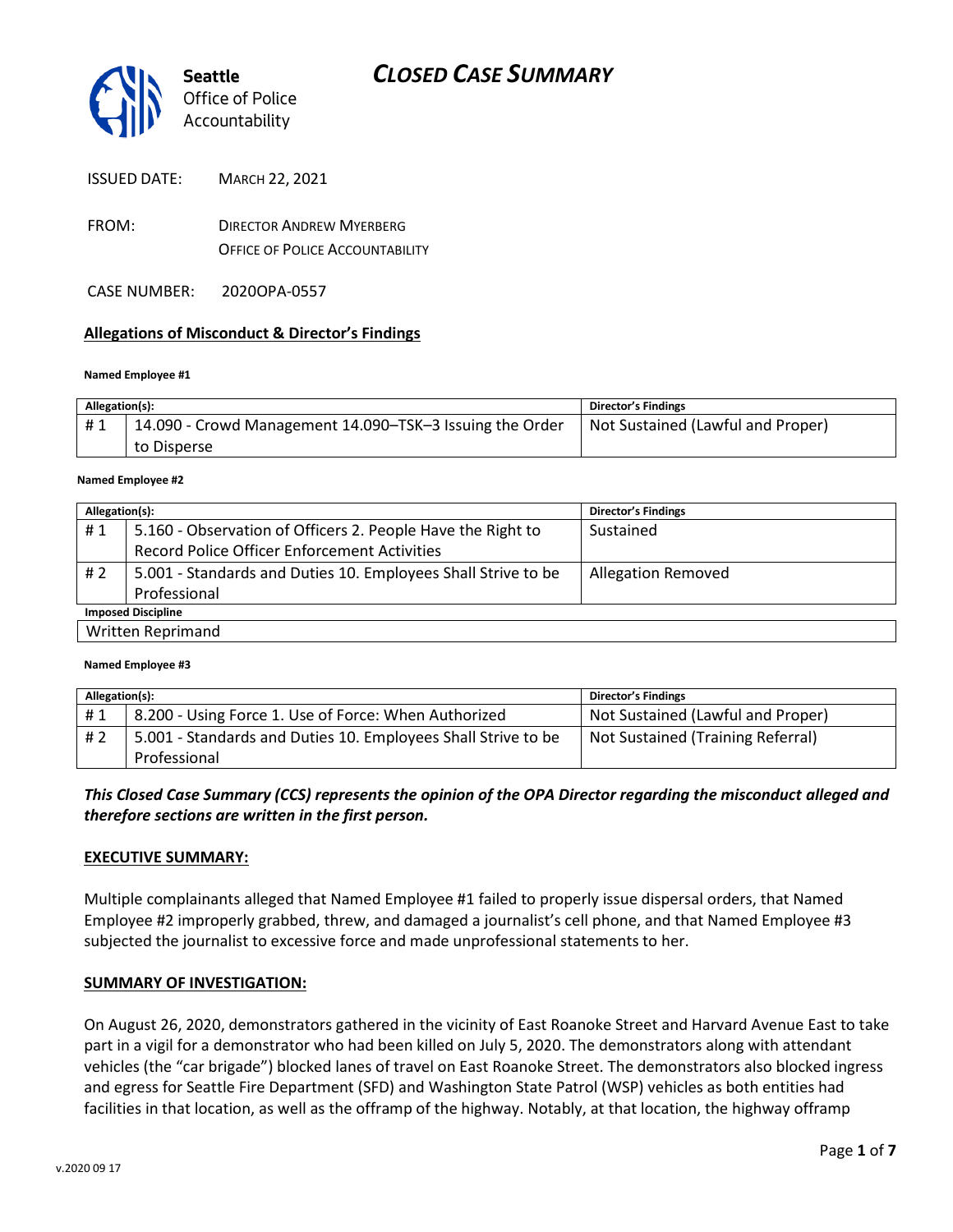

## *CLOSED CASE SUMMARY*

OPA CASE NUMBER: 2020OPA-0557

proceeds along a blind curve prior to vehicles coming up to a stop light at the intersection of Harvard Avenue East and East Roanoke Street.

SPD personnel, including the Named Employees, arrived on scene to monitor the demonstration activities. SPD commanders ultimately made the decision to begin moving vehicles from in front of the offramp and SFD and WSP buildings. Based on a review of Body Worn Video (BWV), which captured the discussions underlying the decision, the SPD commanders reached the conclusion that such action needed to be taken based on conversations with SFD and WSP personnel and concerns with the risk to safety for both motorists and demonstrators.

A Lieutenant provided directions to the overall group of demonstrators that they needed to move their vehicles and persons to stop blocking the buildings and the offramp. As a general matter, the demonstrators argued that they did not have to do so and that they had a legal and constitutional right to demonstrate as they saw fit. The Lieutenant tried to engage with one of the apparent organizers of the demonstration to gain compliance; however, this was not productive.

The Lieutenant used a WSP public address (PA) system to instruct demonstrators that the car brigade needed to be moved or else vehicles would begin to be towed. The Lieutenant and an Acting Captain – Named Employee #1 (NE#1) – discussed this and agreed that, if possible, arrests would be avoided as long as the cars were moved. Approximately 10 minutes after the announcement, after no cars were moved, a tow truck arrived on scene and officers began proceeding towards the cars. As they contacted drivers, some cars began to pull away. The Lieutenant orally instructed the protestors – by yelling loudly – that officers were going to move the group forward. They started to do so.

Officers began to push forward with their batons extended in front of them and while instructing the crowd to move back. At one area on the line, officers were met by individuals standing their ground and holding shields and/or umbrellas. Officers pulled the shields and umbrellas away while pushing the crowd forward. Scuffles broke out in that vicinity between officers and demonstrators. Officers deployed OC spray at the individuals involved in those scuffles. Officers continued to move the crowd back and physical altercations continued to take place. Officers arrested some of the individuals involved in those altercations and used OC spray to move others back and away.

A formal dispersal order was issued, and the crowd was told that, if it did not disperse, less-lethal tools may be used. Officers further pushed the crowd down East Roanoke Street. Conflicts still occurred down the line, but officers were ultimately able to move demonstrators from the immediate vicinity.

OPA received three complaints stemming from this incident. One complaint came from a local journalist – referred to here as Journalist #1 – who alleged that she was subjected to excessive force, unprofessionalism, and that her phone was taken from her and thrown, causing it to be damaged. A second complaint alleged that an additional well-known local journalist was targeted with pepper spray and was hit with batons. The second complaint asserted that this was due to his status as a journalist. The first complaint is addressed in this DCM. As the officers involved in the second complaint remain unknown, that case will be analyzed in a separate DCM and is governed by a different contractual timeline. The third complaint concerns the purported lack of dispersal orders prior to the use of force. That allegation was brought against NE#1 and is discussed herein.

OPA identified that Journalist #1 was on the left side of the line (when facing the officers) and was being pushed back by a group of SPD officers, including Named Employee #2 (NE#2) and Named Employee #3 (NE#3). At that time,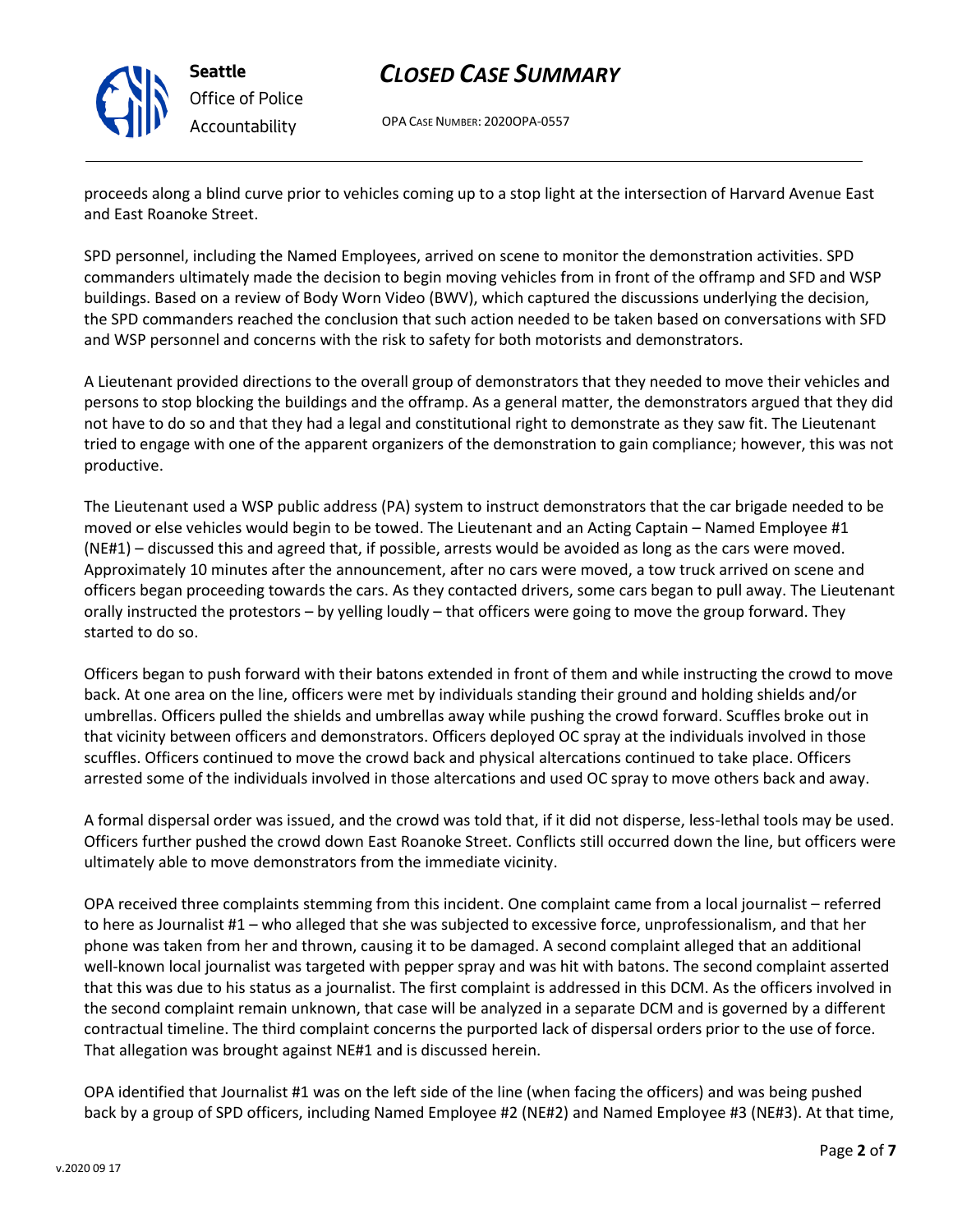

# *CLOSED CASE SUMMARY*

OPA CASE NUMBER: 2020OPA-0557

Journalist #1 was holding her phone up and was live streaming what was happening. Journalist #1 had a "press badge" hanging around her neck; however, it is unclear from who or what entity the press credentials were issued and what the standard was for that issuance. Journalist #1 also verbally identified herself as "press" on multiple occasions.

Journalist #1 was standing in front of officers. The crowd was directed to move back, and she and others did not do so. A forward move order was given by officers and they began to proceed towards Journalist #1 and others in the crowd. Journalist #1 still did not move back. The officers moved directly in front of her and her camera view became blurry. The video showed that NE#2 extended his baton and pushed Journalist #1 back. The push did not appear forceful from the video. Moreover, Journalist #1 did not fall over, exclaim in pain, or make any statements suggesting that the push caused her pain.

She began yelling that she was "press." Officers told her to move and she proceeded further left and towards the sidewalk. She stated, referring to an officer: "He fucking pushed me." NE#3 responded: "Well get out of the way then." She also alleged that officers "assaulted press." Journalist #1 again moved towards the middle of the line and then proceeded back to the sidewalk. The officers continued to move forward, and, at one point, Journalist #1 was on the sidewalk behind the line. Journalist #1 told the officers that she was "moving through" back towards the demonstrators' side of the line. NE#1 responded: "Ma'am you're staying on that side now, you're not coming back through." Journalist #1 told people around her not to run but remained behind the officer line.

After a short period of time, a dispersal order was given. The officers again began moving forward. Some protestors raised shields and umbrellas towards them. Officers began directing demonstrators to move back. NE#2 and NE#3 approached her, and she remained standing still. NE#2 stated, while pointing down the sidewalk: "time to go, time to go." Journalist #1 again held up her press badge and NE#3 responded: "I don't care, move." Journalist #1 responded: "I literally just showed him my press badge and he doesn't care." NE#2 and NE#3 continued to move forward, telling demonstrators to move back and saying to Journalist #1 to go faster. NE#3 said: "Please move that way, please move faster." Journalist #1 replied: "I'm not doing anything. I'm with the legal observer." NE#3 and the officers let a bicycle go through and continued to move forward.

At one point, NE#2 appeared to recognize a commotion occurring to his left. He began to move towards that location and yelled: "move, move." Journalist #1 was standing in front of him and had her phone camera pointing towards him. The camera illuminated NE#2 and other officers. NE#2 reached out towards Journalist #1 and the phone view became blurry and then went white. Lastly, near the end of the interaction, Journalist #1 reached out towards NE#3's BWV on his chest and the camera then de-activated, yielding the possibility that Journalist #1 engaged in physical contact with NE#3.

OPA interviewed both NE#2 and NE#3. NE#3 acknowledged pushing Journalist #1 back. He described the force as de minimis and said that it was not purposed to cause pain and that there was no indication that it did so. He said that he was not aware that Journalist #1 represented to be a member of the press until after he pushed her back and she announced that. However, he did not believe that her status as a member of the press, even if true, yielded the force inappropriate. Moreover, he said that, in his perspective, her conduct was much more akin to a demonstrator than that of press he had interacted with previously at protests. He believed that the push was reasonable as the officers needed to move the crowd back, had given the demonstrators orders to move, and demonstrators, including Journalist #1, were not doing so. He further felt that his force was necessary as pushing Journalist #1 back with his baton was low-level force consistent with his training that was narrowly tailored to achieve his lawful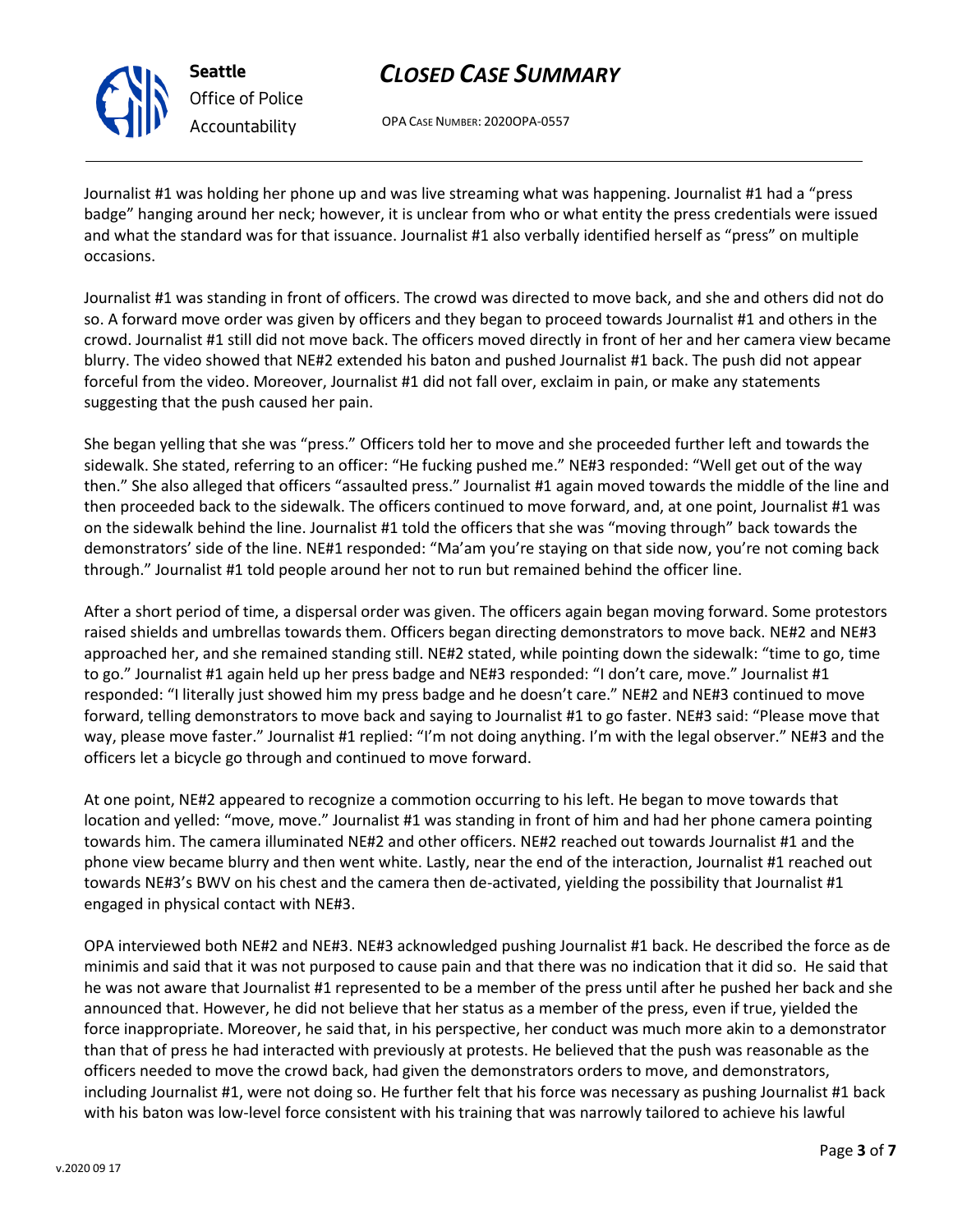

# *CLOSED CASE SUMMARY*

OPA CASE NUMBER: 2020OPA-0557

objectives. He lastly asserted that the force was proportional as he used no more force than needed to move Journalist #1 back and that the force he used did not cause her to suffer pain or injury.

NE#3 denied that he targeted Journalist #1 because she was a member of the press and saw no visible marking that suggested this when he pushed her. He said that, prior to her announcing that she was press, he did not know that this was the case. He did not believe that he was unprofessional when, after the Complainant announced she was press and said that she pushed him, he remarked: "Well get out of the way then." He similarly did not believe he violated policy when, after the Complainant stopped and held up her press badge during the officer movement, he stated: "I don't care, move."

NE#2 acknowledged that he took Journalist #1's phone out of her hand and threw it. He felt that the light from the camera was "blinding" officers and that this was intentional. He stated that the light also distracted officers and prevented them from seeing what was going on to their left and deeper into the crowd. He said that he grabbed and threw the camera to prevent Journalist #1 from continuing to blind them. He thought this would cause less harm than arresting Journalist #1, which could necessitate a use of force. He stated that he did not do this solely to prevent her from recording the police. He noted that she had other areas that she could have positioned herself so as to continue to record that were not directly in front of officers. He further denied that his conduct was unprofessional.

### **ANALYSIS AND CONCLUSIONS:**

### **Named Employee #1 - Allegation #1** *14.090 - Crowd Management 14.090–TSK–3 Issuing the Order to Disperse*

SPD Policy 14.090-TSK-3 provides guidance concerning the order to disperse. The policy requires that officers ensure that the order can be heard, provide reasonable time for compliance, repeats the order if needed, and balances the time provided for dispersal with the need to disperse the crowd.

Here, NE#1 provided a dispersal order. The order was issued over a PA system. It was repeated three additional times.

OPA finds that the provision of the dispersal orders here complied with policy. It was audible, and the order was repeated multiple times and over multiple minutes to allow compliance.

The Complainants raised the concern that officers began to push the crowd prior to issuing a dispersal order; however, at that point, no order was required. Neither SPD policy nor that law requires that a dispersal order be issued before officers can move demonstrators who are blocking a highway offramp and ingress/egress for SFD and WSP emergency vehicles. Moreover, NE#1 actually complied with policy by trying to move the crowd first rather than disperse it altogether as this could have let the crowd continue to demonstrate, just in a different location. Moreover, large scale less-lethal tools were not used to disperse the crowd either before or after the dispersal order. To the contrary, from OPA's review of the BWV, it appeared that officers used less-lethal tools to target and respond to specific and identifiable threats and actions.

The one issue identified by OPA – and this is consistent with numerous other dispersals throughout the early months of the protests – is that the volume of the dispersal over the PA may not have been high enough for all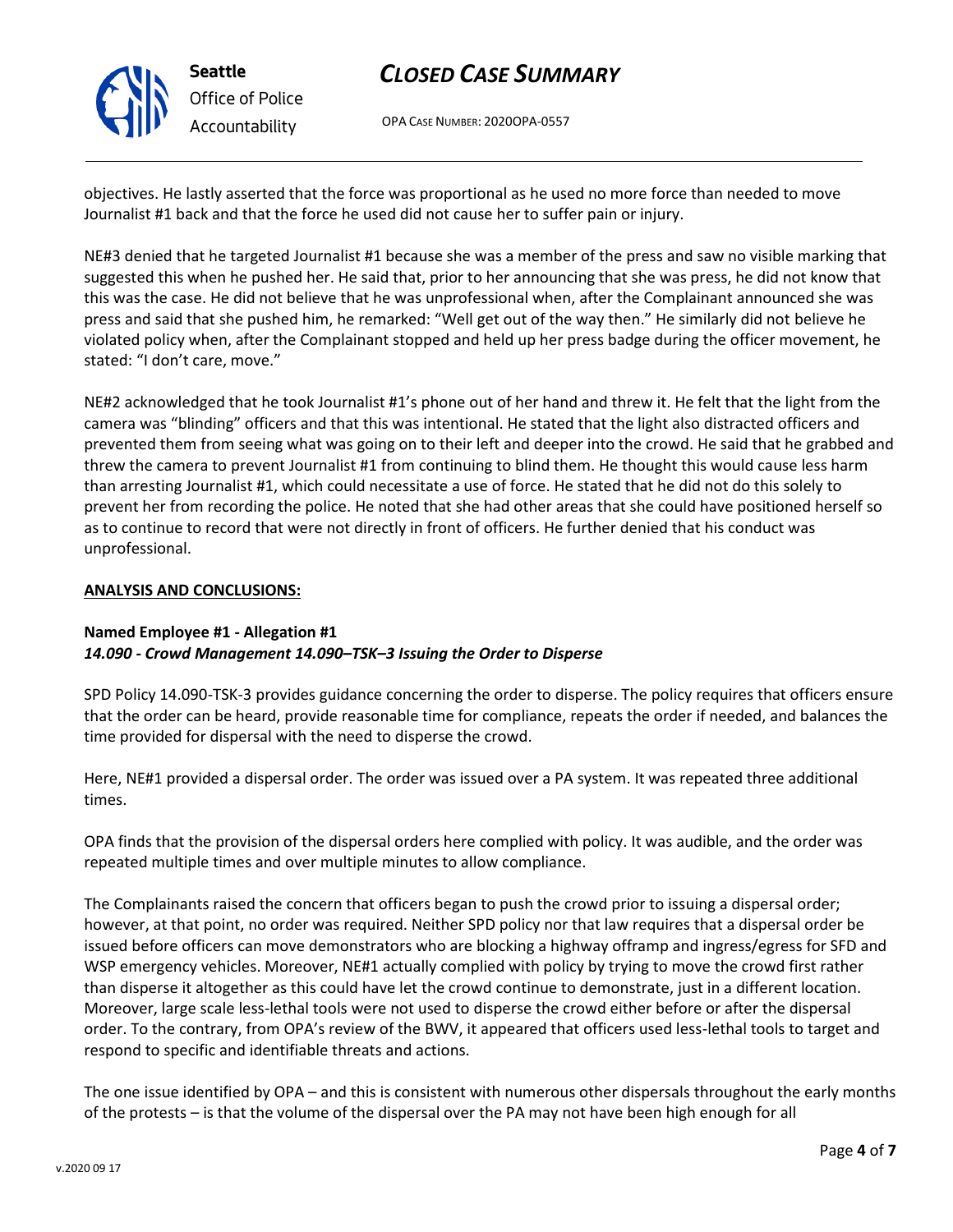

## *CLOSED CASE SUMMARY*

OPA CASE NUMBER: 2020OPA-0557

demonstrators in the crowd to be aware of it. However, since that time, and based on recommendations made by both OPA and the OIG, the Department purchased new technology that allows for louder and clearer dispersal orders.

Ultimately, OPA finds that the dispersal orders here substantially complied with policy and, accordingly, recommends that this allegation be Not Sustained – Lawful and Proper.

Recommended Finding: **Not Sustained (Lawful and Proper)**

## **Named Employee #2 - Allegation #1** *5.160 - Observation of Officers 2. People Have the Right to Record Police Officer Enforcement Activities*

SPD Policy 5.160-POL-2 states that: "People have the right to record police officer enforcement activities." The policy further provides an exception from this general rule where person recording is shown to: (1) "hinder, delay, or compromise legitimate police actions or rescue efforts"; (2) "threaten the safety of the officers or members of the public"; or (3) "attempt to incite others to violence."

Here, NE#2 asserted that his seizing of the camera and throwing it from the scene did not violate policy as it was purposed to prevent Journalist #1 from hindering officers' ability to see what was happening around them and also presented a threat to the officers' safety due to the brightness of the camera light.

Based on OPA's review of the evidence, OPA does not believe that NE#2 met either element. First, while Journalist #1's phone was directly pointed at officers to record them, it was not deliberately placed into NE#2's face or otherwise positioned to prevent him from seeing what was occurring. Second, while there was a bright light emanating from the rear of Journalist #1's phone, this was consistent with an ongoing recording. It did not appear that she deliberately had the flashlight feature on and facing officers in an attempt to blind NE#2 or others.

Moreover, even had NE#2 met one of these two elements, him grabbing and throwing the phone, thus preventing further recording in its entirety, potentially damaging the phone, and seizing Journalist #1's personal property, were inconsistent with policy. There were multiple other methods in which NE#2 could have handled this situation, all of which would have been less invasive than what he chose to do.

For these reasons, OPA recommends that this allegation be Sustained.

Recommended Finding: **Sustained**

### **Named Employee #2 - Allegation #2** *5.001 - Standards and Duties 10. Employees Shall Strive to be Professional*

The conduct discussed in the context of Allegation #1, also forms the basis for the professionalism allegation. As this is duplicative and given that OPA already issues a Sustained finding above, OPA recommends that this allegation be removed.

Recommended Finding: **Allegation Removed**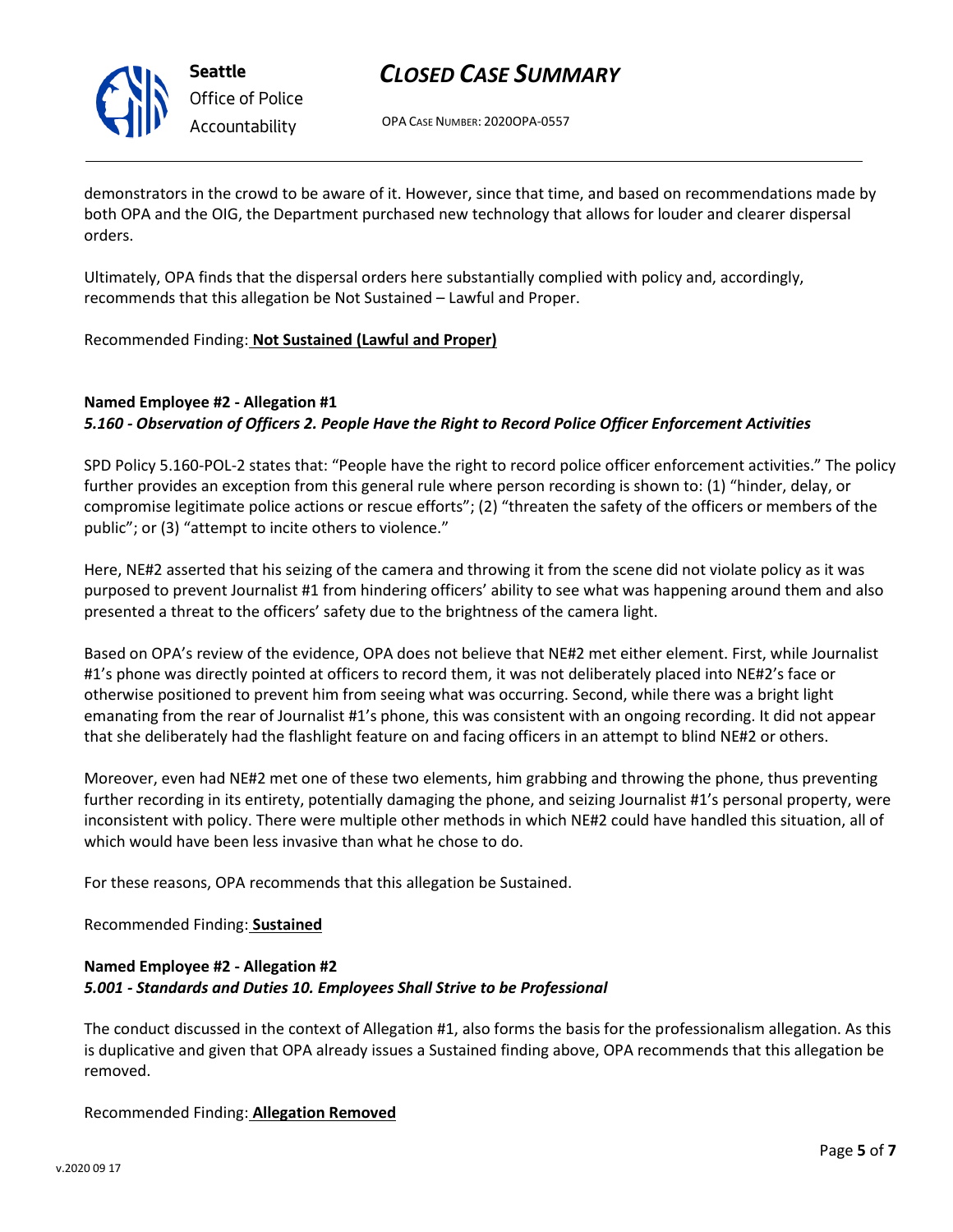## *CLOSED CASE SUMMARY*



OPA CASE NUMBER: 2020OPA-0557

## **Named Employee #3 - Allegation #1** *8.200 - Using Force 1. Use of Force: When Authorized*

In evaluating this allegation, OPA finds that NE#3's force was within policy. With regard to reasonableness, NE#3 had a lawful basis to move the crowd back. As he advanced, Journalist #1 did not move along with other demonstrators. Given this, NE#3 was permitted to use force, in the form of his outstretched baton, to push Journalist #1 back. At the time of the push, he was unaware that Journalist #1 was a member of the press. Moreover, even if he was aware of this, it would not have precluded the low-level force he used given Journalist #1's positioning in the crowd and refusal to move.

With regard to necessity, OPA agrees with NE#3 that the force he used – a trained push forward – was the lowest level of force appropriate for this incident. NE#3 did not strike Journalist #1 or engage in any other actions that appeared to cause her pain or which would have reasonably resulted in a complaint of pain.

Lastly, the force was proportional under the circumstances. Again, it was low-level force purposed to move Journalist #1, not to harm her.

For these reasons, OPA recommends that this allegation be Not Sustained – Lawful and Proper.

#### Recommended Finding: **Not Sustained (Lawful and Proper)**

### **Named Employee #3 - Allegation #2**

### *5.001 - Standards and Duties 10. Employees Shall Strive to be Professional*

SPD Policy 5.001-POL-10 requires that SPD employees "strive to be professional at all times." The policy further instructs that "employees may not engage in behavior that undermines public trust in the Department, the officer, or other officers." (SPD Policy 5.001-POL-10.) The policy further states the following: "Any time employees represent the Department or identify themselves as police officers or Department employees, they will not use profanity directed as an insult or any language that is derogatory, contemptuous, or disrespectful toward any person." (*Id*.) Lastly, the policy instructs Department employees to "avoid unnecessary escalation of events even if those events do not end in reportable uses of force." (*Id*.)

In reviewing NE#3's comments to the Complainant, OPA recognizes that they were made in the heat of the moment and in the immediacy of ongoing police action towards largely non-compliant and, at times, violent demonstrators. However, NE#3's comments were unnecessary and should have been avoided. Of the two statements, OPA finds the second, where NE#3 said that he did not care that Journalist #1 was a member of the press, the most concerning.

This being said, OPA does not believe that the statements were so improper so as to warrant a Sustained finding and discipline. OPA notes that NE#3 did not use profanity towards Journalist #1 and did not insult her. OPA further recognizes that NE#3 has never been retrained or disciplined for unprofessional comments and actions in the past. Accordingly, OPA recommends that NE#1 receive the below Training Referral.

• **Training Referral**: NE#3 should be counseled concerning his statements to Journalist #1. NE#3 should be mentored by his chain of command to avoid making such comments in the future, even when dealing with